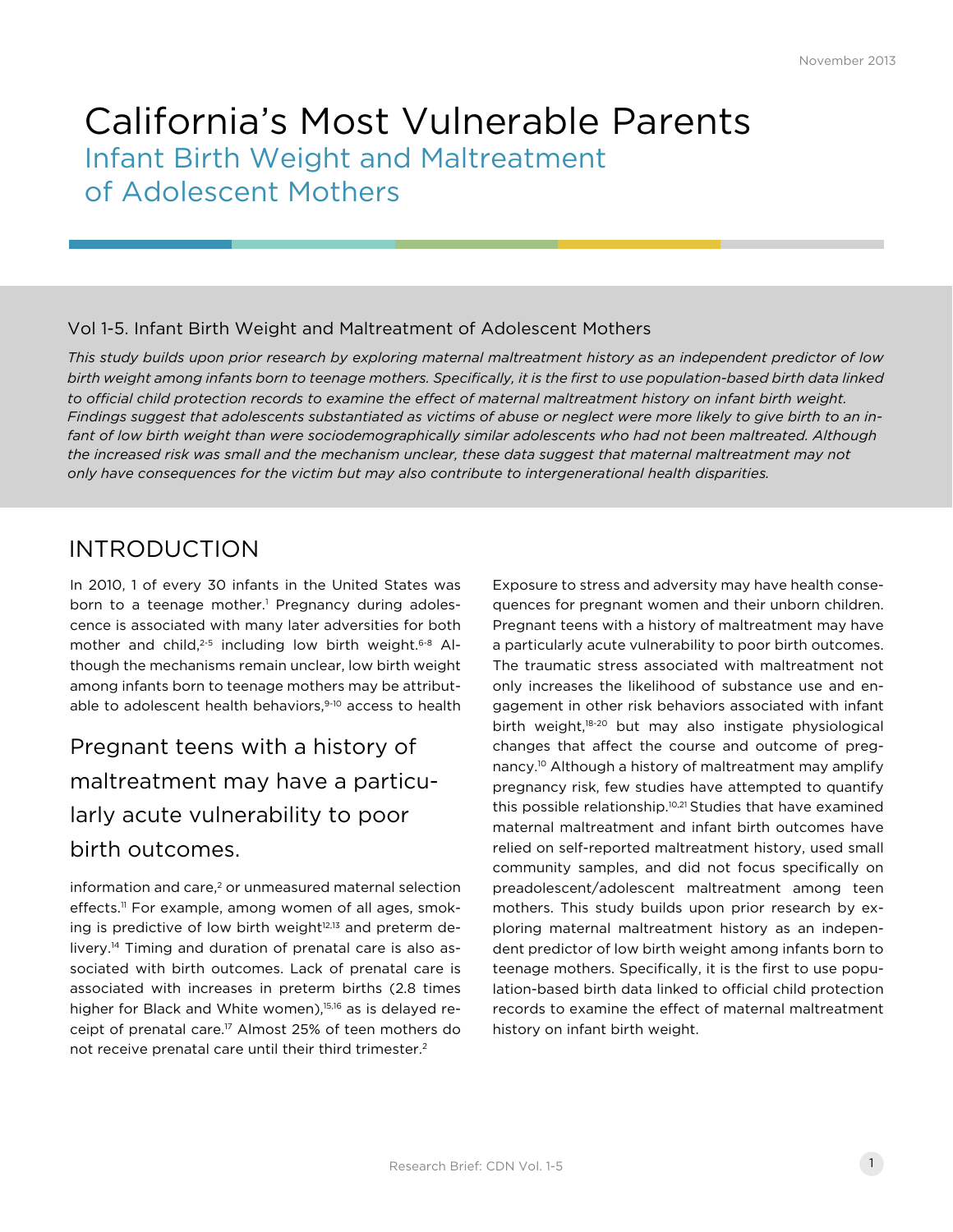### METHODS

#### **DATA SOURCES**

This study used vital birth records matched to administrative child protective services (CPS) records for the state of California. Maternal information for all singleton infants born between 2007 and 2009 to mothers aged 12–19 years was extracted from state vital statistics birth records. These records were linked to CPS data to identify teenage mothers whose maltreatment cases had been substantiated following a CPS investigation (California Welfare & Institutions Code § 300). Linkages were established using probabilistic linkage software in which record pairs were deemed a match or nonmatch based on a formal statistical model.<sup>22,23</sup> Match cut-points were determined through an extensive examination of linked records and a subsequent clerical review of a specified range of uncertain matches falling above and below match thresholds.24,25

#### **VARIABLES**

For this analysis, teenage mothers were classified as maltreated if there was a CPS-substantiated report of maltreatment after age 10 and prior to giving birth. Maltreatment during preadolescence/adolescence was examined for both substantive and methodological reasons. Specifically, prior research indicates that timing of abuse may influence the effect of maltreatment on high-risk behavior, including sexual behavior and early childbearing, and that this effect is stronger when maltreatment occurs during adolescence compared to early childhood.26-29 Additionally, given California's transition to a new child protection data collection system in 1998, complete CPS records were only available for teen mothers back to the age of 10.

Low birth weight was based on a gestational weight threshold of 2,500 grams. To isolate the potential effect of maternal maltreatment, eight confounders were included: (1) maternal age (12–16 years, 17–19 years); (2) birth order (first birth, subsequent birth); (3) maternal race/ethnicity (White, Black, Latina, Asian/Pacific Islander, Native American); (4) cigarette smoking during pregnancy (yes, no); (5) prenatal care initiation (first trimester, second trimester, third trimester/no care); (6) birth payment method (private insurance, public insurance); (7) Women, Infant, Children (WIC) utilization (yes, no); and (8) infant gender (female, male).

#### **ANALYSIS**

Descriptive statistics were computed and  $X<sup>2</sup>$  tests used to compare the distribution of maternal maltreatment and other sociodemographic characteristics stratified by infant birth weight  $($  < 2,500 g vs.  $\ge$  2,500 g). To examine the effect of maternal maltreatment on infant birth weight, a log Poisson regression model with a robust variance estimation was specified.30-31 All analyses were conducted using StataSE software.32 Adjusted risk ratios (RRs) and corresponding 95% confidence intervals (CI) are reported.

### RESULTS

Of the 153,743 singleton births to teenage mothers in California between January 1, 2007, and December 31, 2009, 7.1% (n = 10,866) were low birth weight (compared to 5.1% [p < .001] born to mothers older than 19). Among teenage mothers, 13.6% had been substantiated as a victim of maltreatment after age 10 and before giving birth. The proportion of low birth weight infants born to teenage mothers with a history of substantiated maltreatment was slightly higher than infants born to teens with no such history (14.7% vs. 13.5%, respectively, p < .001). Notable and statistically significant differences also emerged among other covariates. Younger maternal

The risk of low birth weight was 6% greater among infants born to adolescent mothers with a maltreatment history.

age and first birth were associated with an increased risk of low birth weight. Black and Asian/Pacific Islanders comprised a larger share of low birth weight infants than in the overall population of births to adolescent mothers. Infants born to mothers who smoked cigarettes during pregnancy were overrepresented among low birth weight infants; those born to teenage mothers receiving WIC benefits were underrepresented. Child gender and birth payment method were not associated with birth weight; subtle differences were observed by prenatal care.

Read the full *California's Most Vulnerable Parents*  report, other research briefs, a fact sheet, and more at [hiltonfoundation.org/teenparentsreport](http://www.hiltonfoundation.org/teenparentsreport)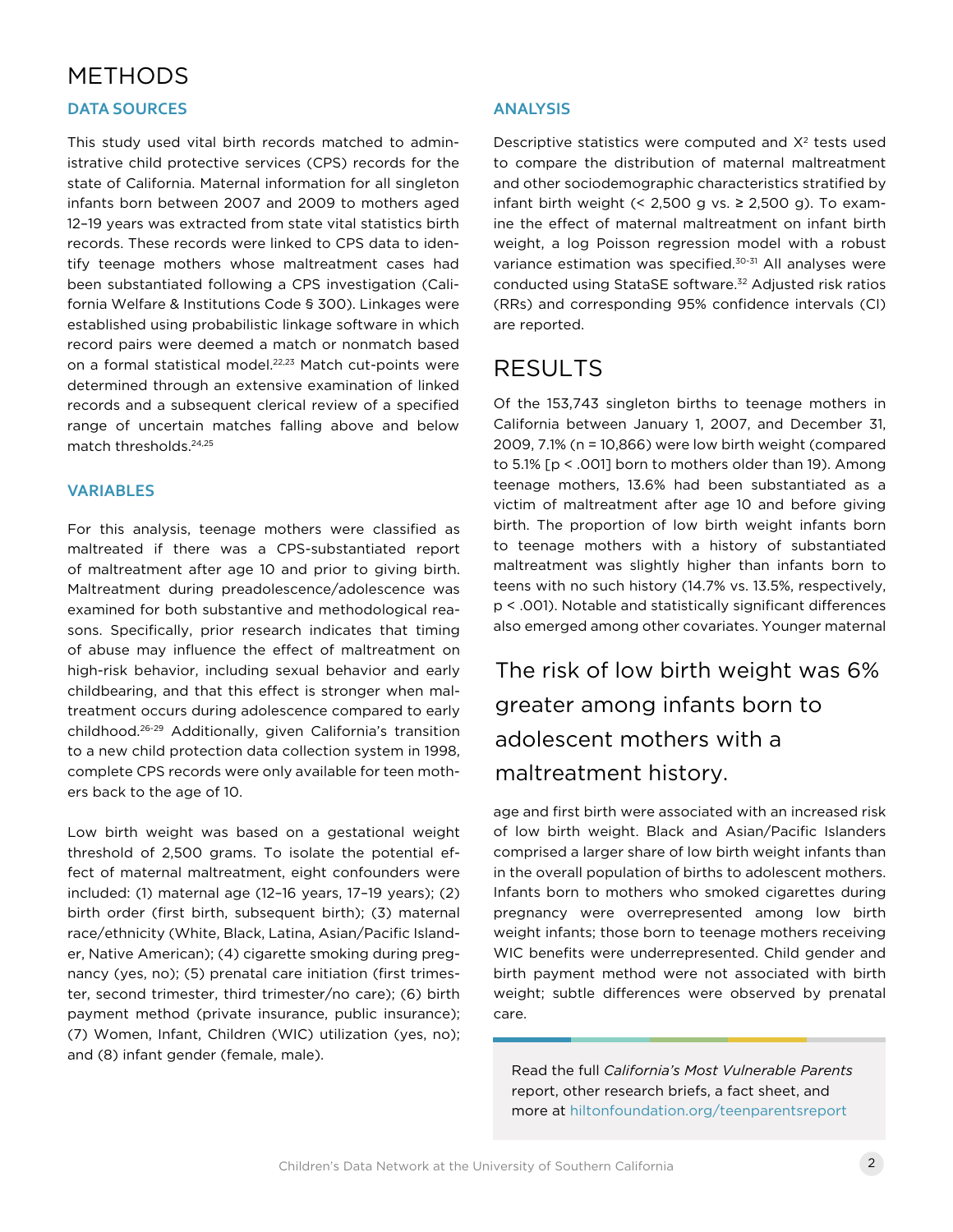#### **RESULTS** *( continued )*

Maternal maltreatment history was associated with a 10% increased risk of low birth weight (RR: 1.10; 95% CI: 1.04, 1.16). Maternal smoking, prenatal care, and other confounders modestly attenuated the association between maternal victimization and infant birth weight; yet after adjusting for these other factors, the risk of low birth weight was 6% greater among infants born to adolescent mothers with a maltreatment history (RR: 1.06; 95% CI: 1.01, 1.12). Bivariate associations observed for other covariates remained in the multivariable model, with the largest relative differences in birth weight associated with race/ethnicity, cigarette smoking, and receipt of WIC benefits.

#### **TABLE 1**

### *Demographic Characteristics and Adjusted Relative Risk of Low Birth Weight among Infants born to Adolescent Mothers in California, 2007–2009*

| <b>Normal Birth Weight</b><br>(2.2500g)<br>$N=142,720$ |       | Low Birth Weight<br>$(2500g)$ |       |                        | <b>Adjusted Risk of Low</b><br><b>Birth Weight</b><br>N=139,179 |              |
|--------------------------------------------------------|-------|-------------------------------|-------|------------------------|-----------------------------------------------------------------|--------------|
| n                                                      | $\%$  | n                             | $\%$  |                        | Adj. RR                                                         | 95% CI       |
|                                                        |       |                               |       |                        |                                                                 |              |
| 123,485                                                | 86.4% | 8,664                         | 85.3% | p < .001               | Ref.                                                            |              |
| 19,235                                                 | 13.5% | 1,497                         | 14.7% |                        | $1.06*$                                                         | (1.01, 1.13) |
|                                                        |       |                               |       |                        |                                                                 |              |
| 22,345                                                 | 15.7% | 1,749                         | 17.2% | p < .001               | $1.09**$                                                        | (1.04, 1.15) |
| 120,375                                                | 84.3% | 8,412                         | 82.8% |                        | Ref.                                                            | ---          |
|                                                        |       |                               |       |                        |                                                                 |              |
| 117,729                                                | 82.6% | 8,612                         | 84.9% | p < .001               | $1.17***$                                                       | (1.11, 1.24) |
| 24,887                                                 | 17.5% | 1,534                         | 15.1% |                        | Ref.                                                            |              |
|                                                        |       |                               |       |                        |                                                                 |              |
| 19,706                                                 | 14.0% | 1,272                         | 12.8% |                        | Ref.                                                            | ---          |
| 11,750                                                 | 8.4%  | 1,358                         | 13.7% |                        | $1.84***$                                                       | (1.70, 2.00) |
| 104,482                                                | 74.5% | 6,861                         | 68.8% | p < .001               | $1.13***$                                                       | (1.06, 1.20) |
| 3,474                                                  | 2.5%  | 415                           | 4.2%  |                        | $1.87***$                                                       | (1.67, 2.09) |
| 899                                                    | 0.6%  | 63                            | 0.6%  |                        | 1.12                                                            | (0.86, 1.45) |
|                                                        |       |                               |       |                        |                                                                 |              |
| 4,043                                                  |       | 373                           | 3.8%  | p < .001               |                                                                 | (1.17, 1.45) |
| 134,782                                                | 97.1% | 9,454                         |       |                        | Ref.                                                            |              |
|                                                        |       |                               |       |                        |                                                                 |              |
| 95,297                                                 | 68.5% | 6,660                         | 68.3% |                        | Ref.                                                            |              |
| 17,316                                                 | 12.5% | 1,136                         | 11.7% | p < .001               | $0.93*$                                                         | (0.87, 0.99) |
| 26,515                                                 | 19.1% | 1,951                         | 20.0% |                        | 0.99                                                            | (0.94, 1.04) |
|                                                        |       |                               |       |                        |                                                                 |              |
| 115,983                                                | 82.2% | 8,261                         | 82.1% |                        | $1.09**$                                                        | (1.03, 1.15) |
| 25,090                                                 | 17.8% | 1,788                         | 17.9% |                        | Ref.                                                            | ---          |
|                                                        |       |                               |       |                        |                                                                 |              |
| 117,690                                                | 84.5% | 7,809                         | 79.4% |                        | Ref.                                                            |              |
| 21,540                                                 | 15.5% | 2,021                         | 20.6% |                        | $1.39***$                                                       | (1.32, 1.46) |
|                                                        |       |                               |       |                        |                                                                 |              |
| 69,446                                                 | 48.7% | 5,030                         | 49.5% |                        | Ref.                                                            |              |
| 73,274                                                 | 51.3% | 5,131                         | 50.5% |                        | 0.98                                                            | (0.94, 1.02) |
|                                                        |       | 2.9%                          |       | $N = 10, 161$<br>96.2% | $\overline{X^2}$ Test<br>$p = .825$<br>p < .001<br>$p = .100$   | $1.30***$    |

Notes: Summed counts may not equal column totals due to missing values for some variables.

 $*p < .05; **p < .01; **p < .001$ 

CI = confidence interval; Adj. RR = adjusted risk ratio; Ref = reference group

The proportion of cases with missing values for a given variable ranged from 0% (child sex) to 3.2% (prenatal care).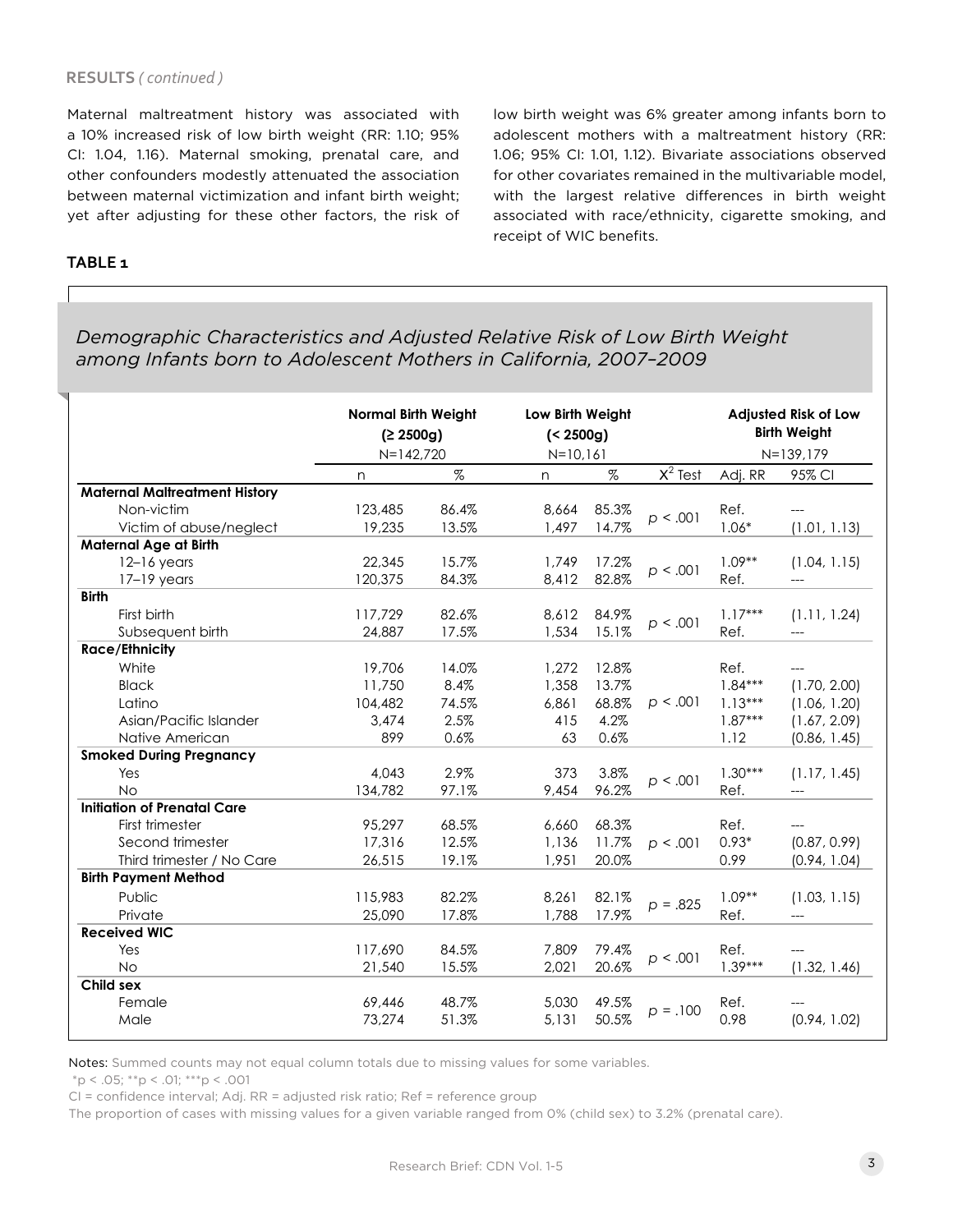### **DISCUSSION**

#### **SUMMARY**

This was the first population-based study to validate the relationship between officially substantiated maternal maltreatment and low birth weight among infants born to teenage mothers. Previous research has demonstrated that child maltreatment is associated with negative outcomes during both childhood<sup>33-35</sup> and adulthood.<sup>35-39</sup> The results of this study suggest that the consequences of maltreatment may also be intergenerational. Although the magnitude of the effect was small relative to other established risk factors, maternal maltreatment history emerged as a significant and independent hazard for an already high-risk population of infants born to teenage mothers.

Previous research has demonstrated that child maltreatment is associated with negative outcomes during both childhood and adulthood.

#### **LIMITATIONS**

There are several limitations that must be noted. First, complete data for maltreatment after age 10 was available for examination; the number of mothers who experienced earlier maltreatment and how maltreatment prior to age 10 may have affected infant birth weight is unknown. Second, these data do not address the potential mechanisms by which maternal maltreatment affects birth weight. Third, other risk factors, such as prenatal drug or alcohol exposure, which may affect birth weight, were unavailable in the data. Last, the data included only a crude measure of maternal socioeconomic status (i.e., birth payment method) and therefore do not capture community-level poverty information. As such, it is unknown whether other measures of poverty would have moderated the observed relationship between maltreatment and birth weight.

These findings suggest maltreatment not only affects the health and emotional well-being of individual victims but also contributes to intergenerational health disparities.

### **CONCLUSIONS**

The finding of a relationship between maltreatment history and infant birth weight aligns with research that similarly suggests that abuse and other adversities negatively affect health and well-being throughout the life course.36-40 The association between a history of maltreatment victimization and infant birth weight may reflect physiological changes or chronic maternal stress responses. Regardless of the mechanism and despite the modest effect relative to other risk factors, these findings are provocative in that they suggest maltreatment not only affects the health and emotional well-being of individual victims but also contributes to intergenerational health disparities. Future research is needed to explicate the relationship by which maltreatment affects maternal and child health, framing maltreatment as an adverse exposure that may influence the uterine environment.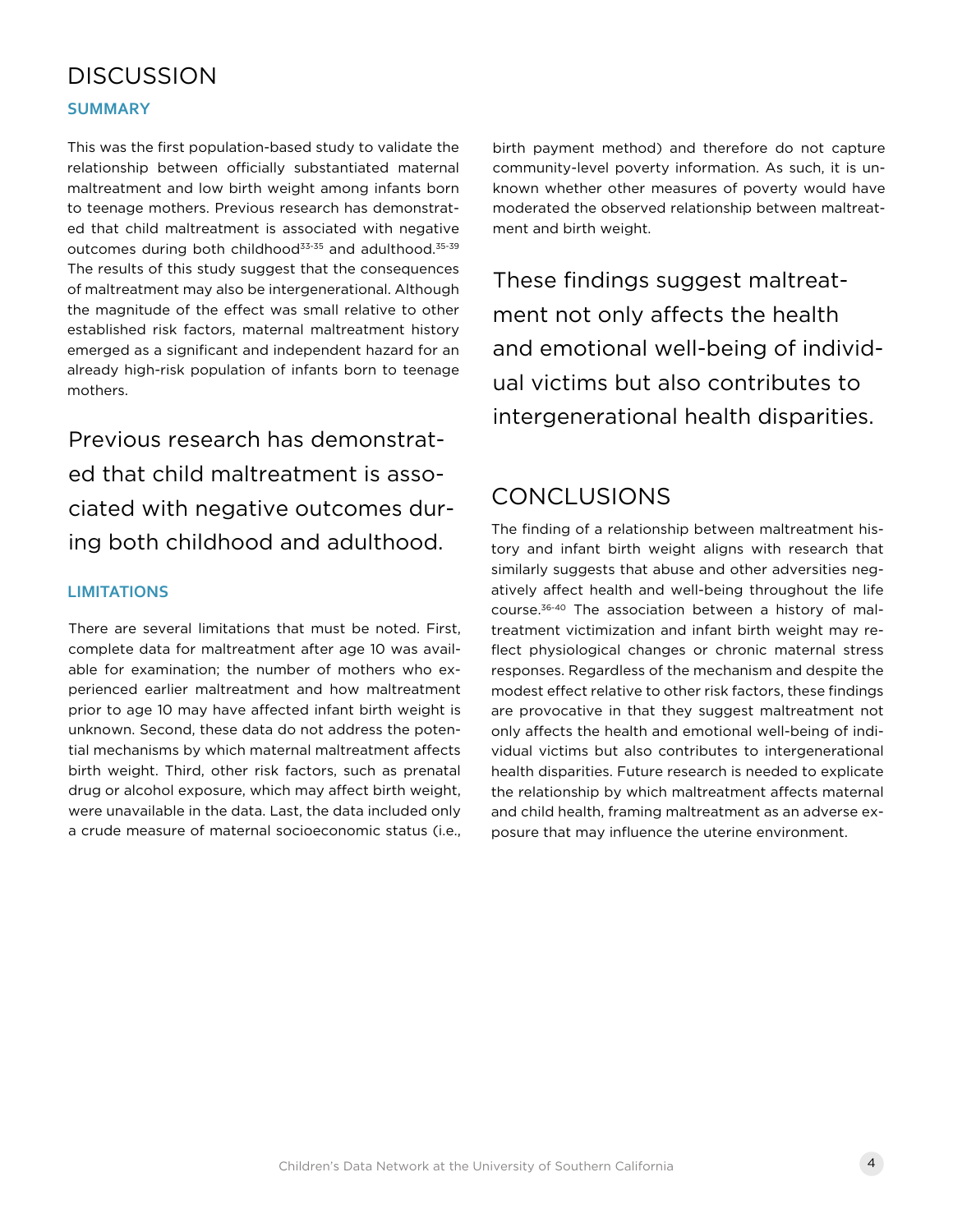REFERENCES 1. Hamilton BE, Ventura SJ. Birth rates for U.S. teenagers reach historic lows for all age and ethnic groups. NCHS Data Brief No. 89.Hyattsville, MD: National Center for Health Statistics; 2012.

> 2. Dworsky A, DeCoursey J. Pregnant and parenting foster youth: their needs, their experiences. Chicago, IL: Chapin Hall at the University of Chicago; 2009.

3. Jutte DP, Roos NP, Brownell MD, et al. The ripples of adolescent motherhood: social, educational, and medical outcomes for children of teen and prior teen mothers. Acad Pediatr. 2010;10(5):293-301.

4. Manlove J, Welti K, McCoy-Roth M, Berger A, Malm K. Teen parents in foster care: risk factors and outcomes for teens and their children. Child Trends Research Brief 2011-28. http://file.lacounty.gov/bos/ supdocs/66724.pdf.

5. Noll JG, Trickett PK, Harris WW, Putnam FW. The cumulative burden borne by offspring whose mothers were sexually abused as children: descriptive results from a multigenerational study. J Interpers Violence. 2009;24(3):424-449.

6. Chen XK, Wen SW, Fleming N, Demissie K, Rhoads GG, Walker M. Teenage pregnancy and adverse birth outcomes: a large population based retrospective cohort study. Int J Epidemiol. 2007;36(2):368- 373.

7. Gilbert W, Jandial D, Field N, Bigelow P, Danielsen B. Birth outcomes in teenage pregnancies. J Matern Fetal Neonatal Med. 2004;16(5):265-270.

8. Gortzak-Uzan L, Hallak M, Press F, Katz M, Shoham-Vardi I. Teenage pregnancy: risk factors for adverse perinatal outcome. J Matern Fetal Neonatal Med. 2001;10(6):393-397.

9. Gavin AR, Thompson E, Rue T, Guo Y. Maternal early life risk factors for offspring birth weight: findings from the Add Health Study. Prev Sci. 2012;13(2):162-172.

10. Gavin AR, Hil KG, Hawkins JD, Maas C. The role of maternal early-life and later-life risk factors on offspring low birth weight: findings from a three-generational study. J Adolesc Health. 2011;49(2):166-171.

11. Furstenberg FF Jr, Brooks-Gunn J, Chase-Lansdale L. Teenaged pregnancy and childbearing. Am Psychol. 1989;44(2):313-320.

12. Chang J, Elam-Evans LD, Berg CJ, et al. Pregnancy-related mortality surveillance: United States, 1991–1999. MMWR Surveill Summ. 2003;52(2):1-8.

13. Hammoud AO, Bujold E, Sorokin Y, Schild C, Krapp M, Baumann P. Smoking in pregnancy revisited: findings from a large population-based study. Am J Obstetrics Gyn. 2005;192(6):1856-1862.

14. Holzman C, Eyster J, Kleyn M, et al. Maternal weathering and risk of preterm delivery. Am J Public Health. 2009;99(10):1864-1871.

15. Reichman NE, Teitler JO. Timing of enhanced prenatal care and birth outcomes in New Jersey's HealthStart program. Matern Child Healt J. 2005;9(2):151-158.

16. Vintzileos AM, Ananth CV, Smulian JC, Scorza WE, Knuppel RA. The impact of prenatal care in the United States on preterm births in the presence and absence of antenatal high-risk conditions. Am J Obstet Gynecol. 2002;187(5):1254-1257.

17. Ayoola AB, Nettleman MD, Stommel M. Relationship between time lag in prenatal care initiation after recognition of pregnancy and birth outcomes. J Obstet Gynecol Neonatal Nurs. 2010;39(suppl 1):S86-S86.

18. Lansford JE, Dodge KA, Pettit GS, Bates JE. Does physical abuse in early childhood predict substance use in adolescence and early adulthood? Child Maltreat. 2010;15(2):190-194.

19. Tonmyr L, Thornton T, Draca J, Wekerle C. A review of childhood maltreatment and adolescent substance use relationship. Curr Psychiatry Rev. 2010;6(3):223-234.

20. Lewis TL, Kotch J, Wiley TRA, et al. Internalizing problems: a potential pathway from childhood maltreatment to adolescent smoking. J Adolesc Health. 2011;48(3):247-252.

21. Seng JS, Low LK, Sperlich M, Ronis DL, Liberzon L. Post-traumatic stress disorder, child abuse history, birthweight and gestational age: a prospective cohort study. BJOG. 2011;118(11):1329-1339.

22. Campbell KM, Deck D, Krupski A. Record linkage software in the public domain: a comparison of Link Plus, The Link King, and a 'basic' deterministic algorithm. Health Informatics J. 2008;14(1):5-15.

23. Division of Cancer Prevention and Control. Link Plus User's Guide, Version 2.0. Atlanta, GA: Centers for Disease Control and Prevention; 2007.

24. Herzog TN, Scheuren FJ, Winkler WE. Data Quality and Record Linkage Techniques. New York, NY: Springer; 2007.

25. Winkler WE. Overview of record linkage and current research directions. Research Report Series publication 2006-2.Washington, DC: U.S. Census Bureau; 2006.

26. Arriola KRJ, Louden T, Doldren MA, Fortenberry RM. A meta-analysis of the relationship of child sexual abuse to HIV risk behavior among women. Child Abuse Neglect. 2005;29(6):725-746.

27. Thornberry TP, Henry KL, Ireland TO, Smith CA. The causal impact of childhood-limited maltreatment and adolescent maltreatment on early adult adjustment. J Adolesc Health. 2010;46(4):359-365.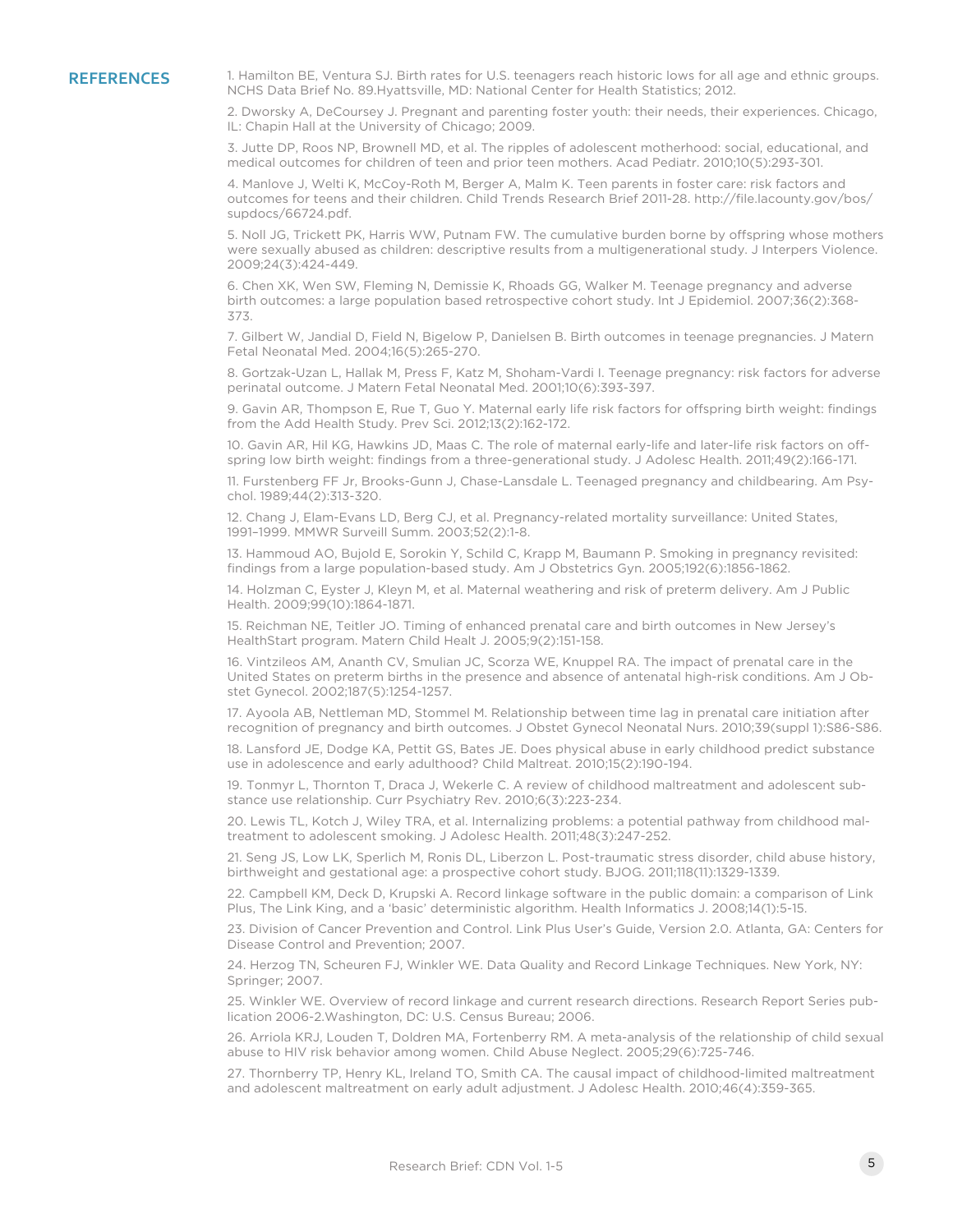28. Thornberry TP, Ireland TO, Smith CA. The importance of timing: the varying impact of childhood and adolescent maltreatment on multiple problem outcomes. Dev Psychopathol. 2001;13(4):957-979.

29. Young MED, Deardorff J, Ozer E, Lahiff M. Sexual abuse in childhood and adolescence and the risk of early pregnancy among women ages 18-22. J Adolesc Health. 2011;49(3):287-293.

30. McCullagh P, Nelder JA. Generalized Linear Models. 2nd ed. London, England: Chapman & Hall; 1989.

31. Zou G. A modified Poisson regression approach to prospective studies with binary data. Am J Epidemiol. 2004;159(7):702-706.

32. Stata [computer program]. Version 12. College Station, TX: StataCorp; 2011.

33. Sedlak A, Broadhurst D. The Fourth National Incidence Study of Child Abuse and Neglect (NIS-4): report to Congress. Washington, DC: U.S. Government Printing Office; 2010.

34. Lanier P, Jonson-Reid M, Stahlschmidt MJ, Drake B, Constantino J. Child maltreatment and pediatric health outcomes: a longitudinal study of low-income children. J Pediatr Psychol. 2010;35(5):511-522.

35. Jonson-Reid M, Kohl PL, Drake B. Child and adult outcomes of chronic child maltreatment. Pediatrics. 2012;129(5):839-845.

36. Felitti VJ, Anda RF, Nordenberg D, et al. Relationship of childhood abuse and household dysfunction to many of the leading causes of death in adults. Am J Prev Med. 1998;14(4):245-258.

37. Anda R, Felitti V, Bremner JD, et al. The enduring effects of abuse and related adverse experiences in childhood: a convergence of neurobiology and epidemiology. Eur Arch Psychiatry Clin Neurosci. 2006;256(3):174-186.

38. White HR, Widom CS. Does childhood victimization increase the risk of early death? a 25-year prospective study. Child Abuse Negl. 2003;27(7):841-853.

39. Currie J, Widom CS. Long-term consequences of child abuse and neglect on adult economic wellbeing. Child Maltreat. 2010;15(2):111-120.

40. Kahn RS, Wilson K, Wise PH. Intergenerational health disparities: socioeconomic status, women's health conditions, and child behavior problems. Public Health Rep. 2005;120(4): 399-408.